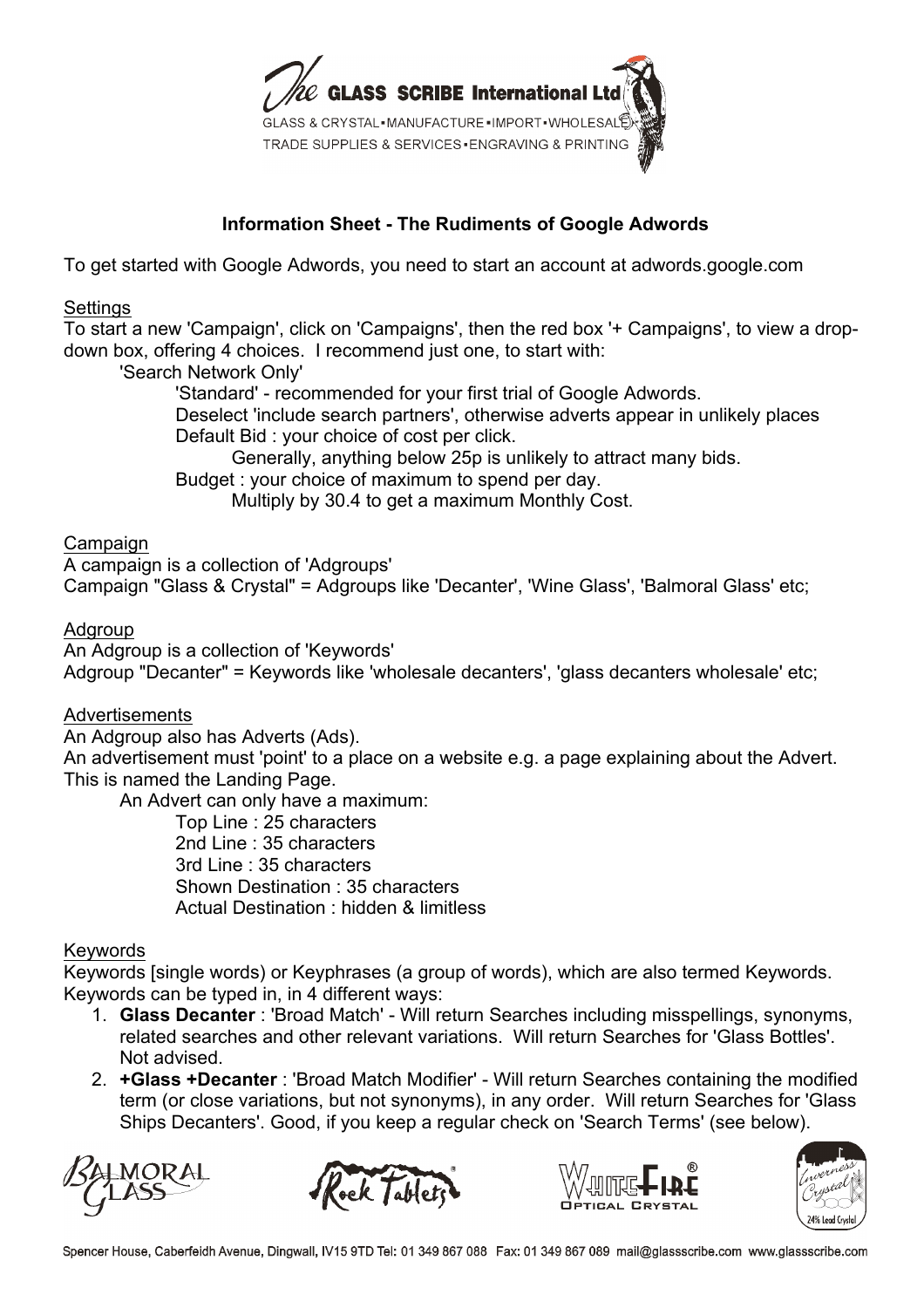- 3. **"Glass Decanter"** : 'Phrase Match' Will return Searches that are a phrase, and close variations of that phrase. Will return Searches for 'Buy Glass Decanter'. Good, but still keep an eye on 'Search Terms' (see below).
- 4. **[Glass Decanter]** : Exact Match' Will return Searches for only those exact Keywords. Will only return Searches for 'Glass Decanter'. Too precise; you need to type in every variation of Keywords you can think of. And then some...

Google shows a 'score' for each Keyword, marked out of 10, depending on the *relevance* of the Keyword to the Landing Page.

Google is very keen on the *relevance* of everything on the internet:

Landing Page Title and text beneath it being *relevant*

Adverts pointing to the Landing Page

Keywords being *relevant* to the text on the Landing Page.

After a period of time, Google Adwords will show other information, which you can view by setting a date range e.g. from when the Campaign was made live:

Clicks : How many times someone has typed a listed Keyword into Google Search and clicked on your Advert.

Impressions : How many times your Advert has been shown, when someone typed in a listed Keyword into Google Search.

CTR (Click Through Rate) : The percentage of times your Advert has been clicked, against the amount of Impressions.

Avg CPC (Average Cost per Click) : Google does not always charge you the full Default Bid (the amount you entered under 'Settings') per click.

Cost : The Avg CPC multiplied by the number of Clicks.

Avg Pos : The average position in the list of Returned Searches, where your Advert has had an Impression. Shown as a fraction e.g. 2.1. An average of Position 2.1 in Search Results.

You can set the information you wish to see, when viewing Keywords:

Click 'Columns', then 'Customise Columns'.

Select 'Performance', then 'Add', alongside any further Columns you wish to show. The other 'metrics' selections are for more advanced users.

A very useful addition is available if you add 'Google Analytics'.

Visit google.com/analytics to open an account.

Link your Google Analytics account to your Google Adwords account.

With Google Analytics added and linked to Google Adwords:

In Google Adwords - Keywords - click 'Columns', then 'Customise Columns' Select 'Google Analytics'

Select 'Add' alongside all four options.

Keywords will now show one of the most important Columns:

Bounce Rate : The percentage of times someone Clicks, visits your Landing Page and exits, without viewing any other part of your website.

Any Keyword showing over 50% Bounce Rate is possibly not worth keeping.

## View Search Terms

Ensure you are viewing Keywords. Click on Details - Search Terms - All

Terms (Keywords) people have typed in, to have your Advert shown to them, which they then clicked on. This is where you can either Add the terms to your Keywords (popular ones, that you want to monitor) - or make into Negative Keywords.